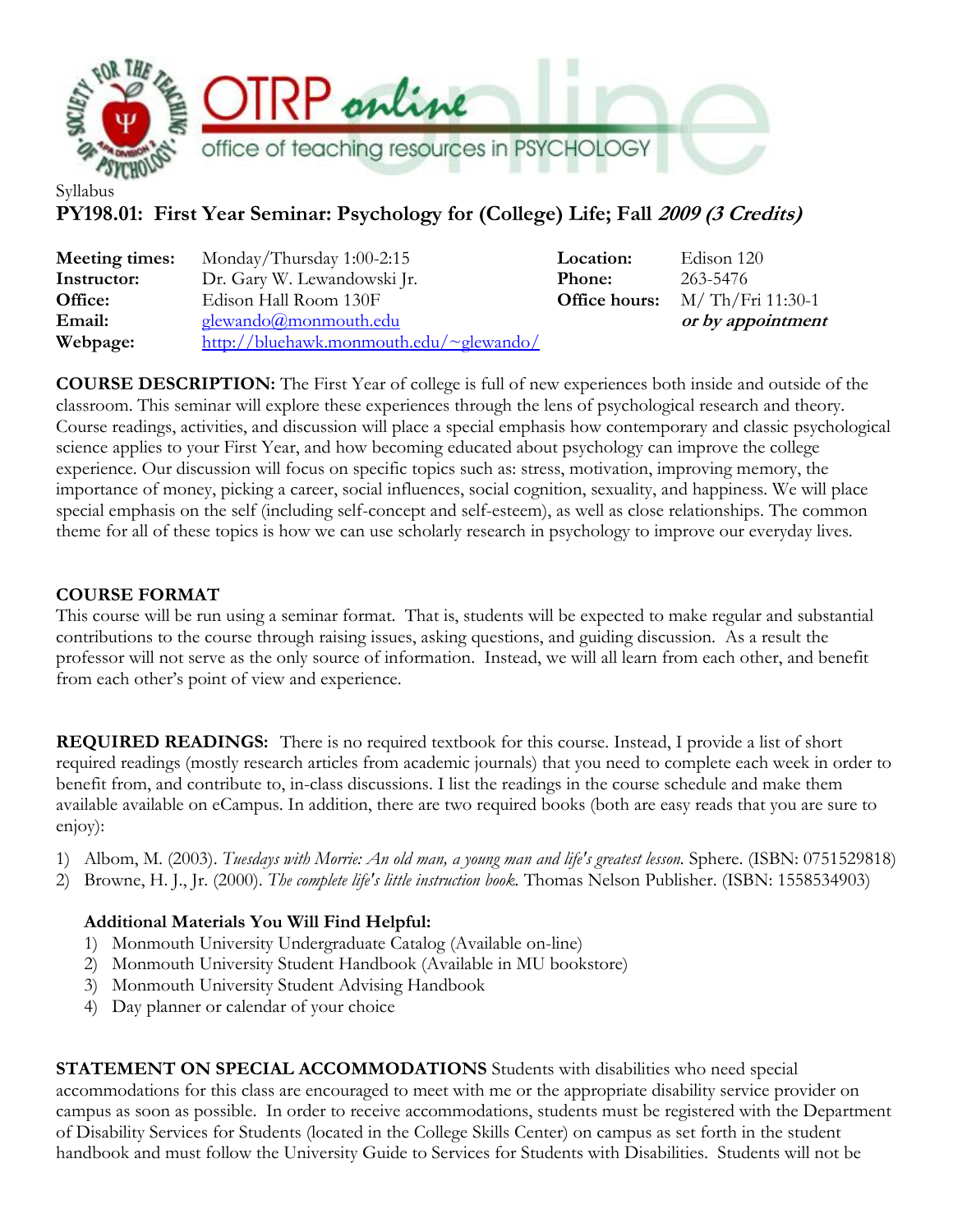afforded any special accommodations for academic work completed prior to disclosure of the disability. You can reach Disability Services at 732-571-3460 [voice] or 732-263-5795 [TTY].

#### **ACADEMIC DISHONESTY**

In order to provide a learning process and academic environment that permits you to pursue your educational goals, it is essential for all faculty, students, and staff to maintain academic integrity. You are expected to exhibit academic honesty in this and every class taken at Monmouth University. Academic dishonesty includes cheating, plagiarism, and aiding or abetting others to cheat or plagiarize. The penalties for such violations include suspension or dismissal. You should read the Student Handbook for additional details.

#### **CRITICAL THINKING**

Critical thinking is the process of thinking on your own, not just memorizing or stating what someone else has written or said about a topic. It is the process of going deeper than just "reporting." Critical thinking means evaluating and critiquing information and figuring out how different ideas fit together. The seminar discussions will offer you an abundance of opportunities to hone these techniques. Please exercise your critical thinking skills while taking this course!

#### **LEARNING OBJECTIVES FOR THIS COURSE:**

NOTE: The course activity that addresses each objective appears in parentheses following each objective.

- 1) Students will demonstrate critical thinking as they actively engage in course material. *(Portfolio Chap. 7)*
- 2) Students will be able to seek out, evaluate and integrate information from multiple sources based on a course topic. *(Portfolio Chap. 15)*
- 3) Students will demonstrate awareness of ethical debates pertaining to the course topic. *(Portfolio Chap. 5)*
- 4) Students will demonstrate awareness of ethical considerations of academic life. *(Portfolio Chap. 16)*
- 5) Students will articulate and evaluate their experience with college resources (such as but necessarily limited to one academic and one non academic resource). *(Portfolio Chap. 8)*
- 6) Students will demonstrate strategies for improving academic skills (such as but necessarily limited to time management, stress management, and study skills). *(Portfolio Chap. 2 & 6)*
- 7) Students will demonstrate an understanding of academic culture and its norms, values, and practices, including the differences between college and high school intellectual activity and coursework. *(Portfolio Chap. 4)*
- 8) Recognize how findings from psychological research apply to everyday experiences. *(In class Reaction Papers and Being a Seminar Member will help you fulfill this goal.)*
- 9) Students will work collaboratively with fellow students on a group presentation. *(The Group Project will help you fulfill this goal.)*
- 10) Students will seek out college activities of their choosing in order to experience some of the opportunities that college has to offer. *(The "Getting Involved" component of the Portfolio will help you fulfill this goal.)*

| Being a Seminar Member                       | 625 Points $\mathbf{A}$             | $930 - 1000$ | $C+$        | $770 - 799$ |
|----------------------------------------------|-------------------------------------|--------------|-------------|-------------|
| <b>Portfolio Chapters</b>                    | 175 Points $\mathbf{A}$ -           | $900 - 929$  |             | $730 - 769$ |
| <b>Getting Involved (Outside Engagement)</b> | 100 Points $\mathbf{B}$ +           | $870 - 899$  |             | $700 - 729$ |
| <b>Group Project</b>                         | 100 Points $\vert \mathbf{B} \vert$ | $830 - 869$  |             | $630 - 699$ |
| <b>TOTAL</b>                                 | $1000$ Points $\mathbf{B}$ -        | $800 - 829$  | $\mathbf F$ | $0 - 629$   |

### **GRADING SUMMARY**

*<sup>(</sup>keep track so you always know where you stand!!)*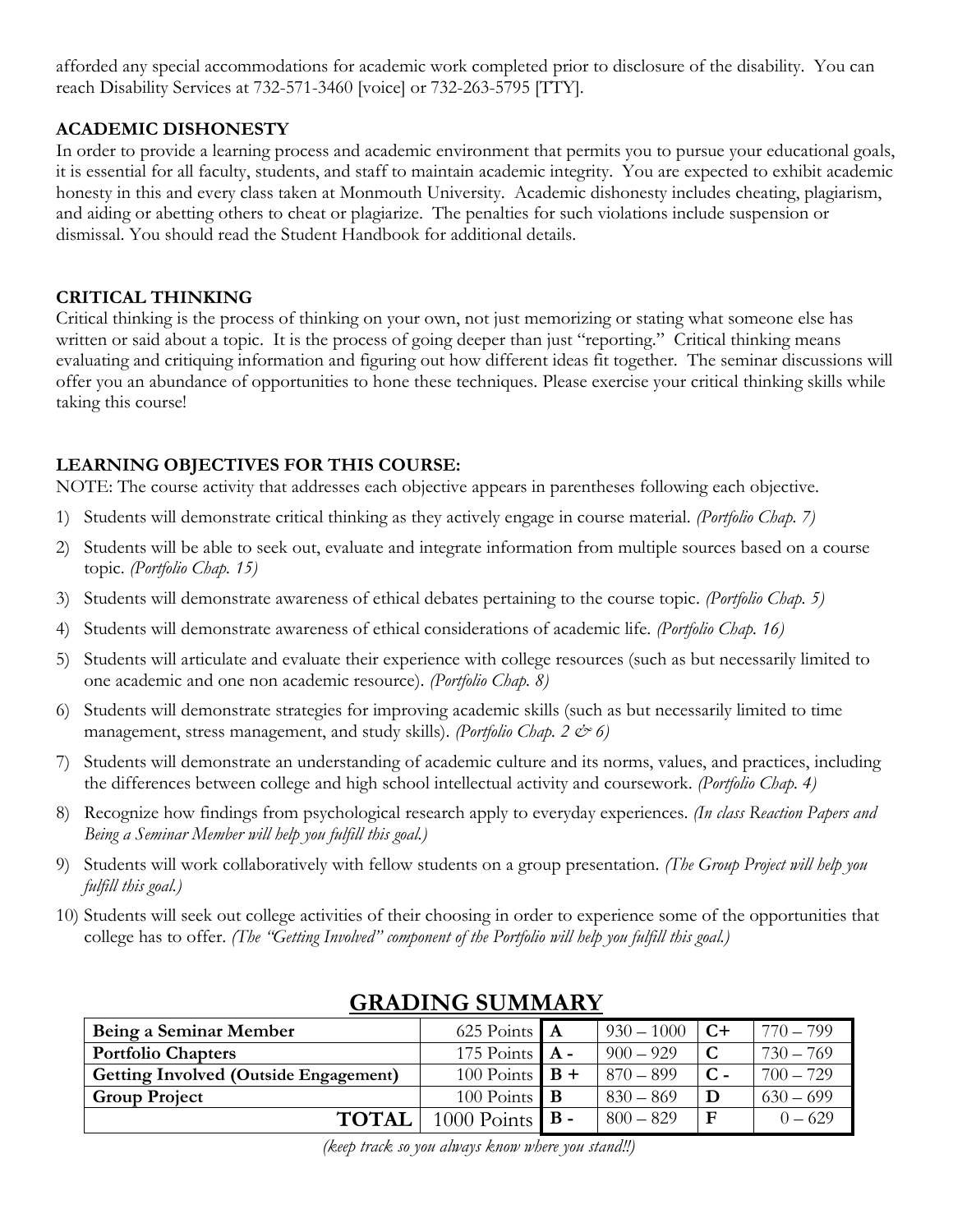# **EVALUATION OPPORTUNITIES ( 1000 Points Total )**

Because few students excel at (and feel comfortable with) all forms of evaluation, I provide you with the opportunity to demonstrate your grasp of the course material in a number of ways. You will also notice that each evaluation opportunity has been selected to make your first year (and college career) easier and more productive. I will calculate your final grade based on your performance in these activities (described below).

## **1. Being a Seminar Member (625 points)**

- $\checkmark$  This course is in a seminar format. This means that class will use our mutual discussion of the material as the basis for achieving course objectives. As a result, the success of this course is largely up to your insights, perspectives, and contributions. (This contrasts other course formats that focus more on lectures/note-taking. Also, you will also notice that in this seminar there are no tests or large exams!)
- $\checkmark$  Therefore, as a member of this seminar, every student should plan on being actively engaged in class discussions. To do this you will need to do three things for each class: **Prepare**, **Attend**, and **Contribute**.

#### **Prepare**

- Each class will have a set of short readings that you will need to complete in order to be prepared for class. If you aren't prepared, you won't be able to make high quality contributions to our discussions.
- Your preparedness will show in two ways. First, your level of preparation will be clear from your contributions to class discussion. Second, at the beginning of each class, you will write a very brief in-class reaction paper.
- In-class reaction papers will check your 1) preparation for class discussion based on the weekly readings (e.g., did you understand the key concepts), and will 2) ask you about your thoughts on that day's topic.
- In-class reaction papers will be done at the very beginning of class. As a results, you must be on time to class. If you are late for class, you will not get extra time to complete your paper. If you are more than 3 minutes late you will miss the paper and will receive no points.
- In-class reaction papers are worth **10** points each.

#### **Attend**

- Students should attend every class. This is one of the most fundamental ingredients for your success in this, and in every, college course. Don't worry, I strongly suspect that you will want to be in class (and will even look forward to it!)
- Class activities and discussion constitute the heart of this class. Missing the opportunity to be a part of those experiences (through absence or lateness) will diminish your opportunity for success and learning.
- For this reason I will not distinguish between excused and unexcused absence. Fundamentally, you are not able to benefit from the class activities if you are absent, and the class can't benefit from your insights. However, if you are unable to attend, as a courtesy, please email me BEFORE class to let me know.
- If you don't attend class, arrive late, or leave early you will also miss out on the opportunity to demonstrate your preparedness, and will miss out on the opportunity to contribute to the class discussion.
- Attending each class is worth **5** points.

### **Contribute**

- This is not a course where you can sit quietly for the entire class. If you aren't contributing we all can't benefit from your insights and everyone's experience will be diminished.
- That is, you should do more than simply come to class. Instead, you should plan on listening to what others have to say, making constructive contributions to discussions, participating in activities, and generally being attentive. Ultimately it is your responsibility to enhance the learning experience of everyone else in the seminar.
- Being attentive means that you should focus solely on the discussion and not other things (e.g., checking your cell phone, doing other work, daydreaming, engaged in side conversations, sleeping etc.). These behaviors detract from everyone's experience and will negatively influence your own experience (and grade).
- During each class I will assess your participation in terms of quantity and degree of thoughtfulness. Please check with me if you are ever unsure about the quality of your participation.
- Class contributions for each class are worth **10** points.
- Overall, preparing, attending, and contributed to each class (there are 28) is worth 25 points. Your best 25 seminars will count toward your overall grade (25 points X 25 seminars= 625).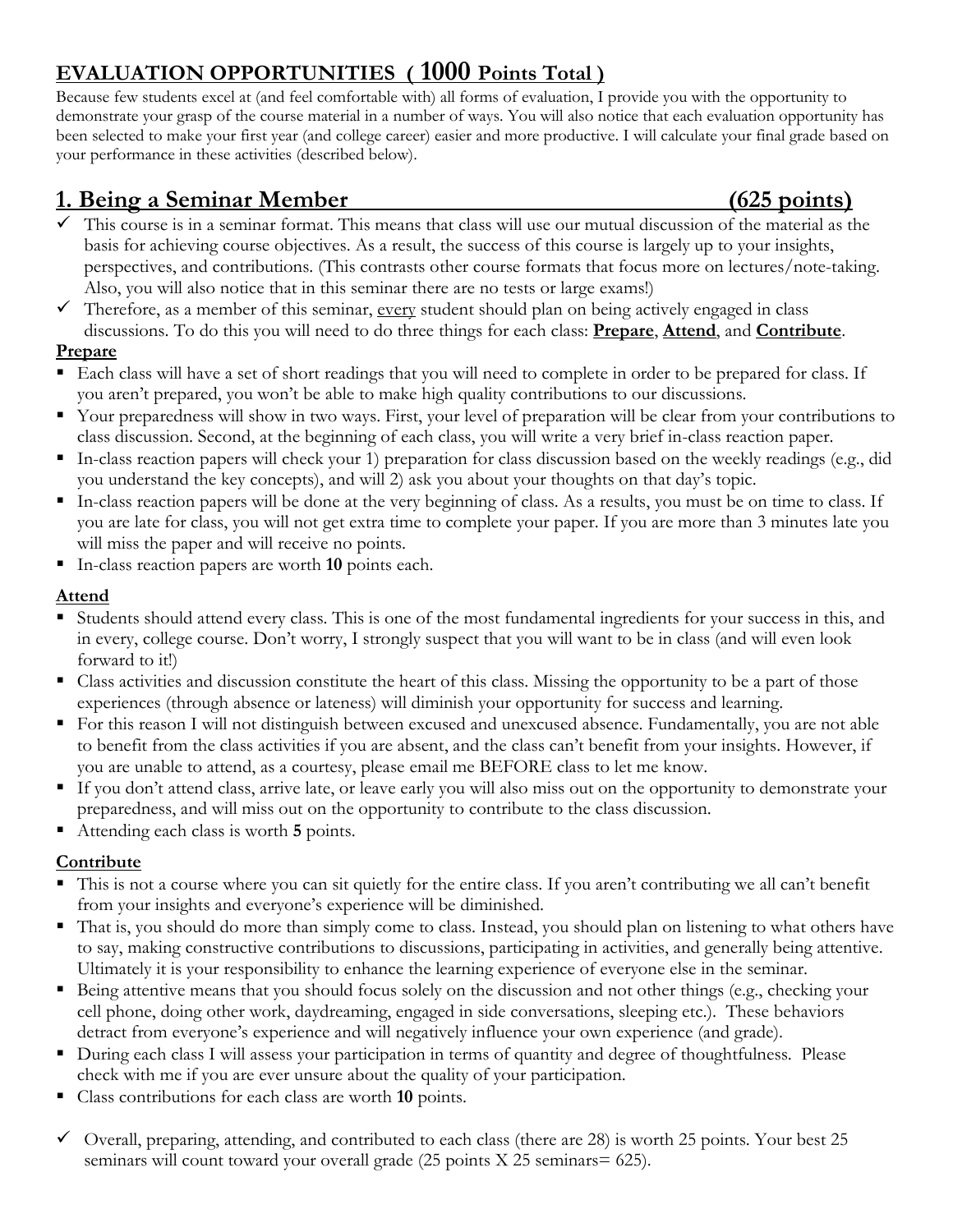- Your major paper for this class isn't really a paper at all. Instead, you will create a portfolio about yourself that chronicles your First Year at Monmouth. Thus, your portfolio won't just be something you do for a grade in the course, but will instead serve as a time capsule of your first year in college.
- $\checkmark$  I've designed portfolio chapters so that each one provides you with some new perspective, stimulates introspection, encapsulates some aspect of your first year experience, or gives you a chance to share your ideas.
- $\checkmark$  Many of the portfolio assignments relate directly to class discussions, activities, and/or reaction papers. By being in class you are simultaneously building your portfolio. It is your responsibility to be in class and to keep track of the materials you need for the portfolio. If you are absent, or misplace materials form class, you won't have it for your portfolio, and will not receive points for those parts. For this project, organization counts!
- $\checkmark$  I'll assign portfolio chapters when our seminar discusses the relevant topic. I will review your portfolio during the semester (several chapters at a time). Be sure to update your portfolio regularly. This way you won't become overburdened by trying to do several chapters at once. Spread things out!
- $\checkmark$  I'll evaluate portfolios on organization, creativity, insight, critical thinking, and quality of writing. Two evaluations during the semester will be worth 50 points each. The final evaluation is worth 75 points (175 total). Late portfolios will lose 10% of the points for each 24-hour period that they are late.
- $\checkmark$  It is important to note that while a majority of your portfolio chapters will be relate to in-class reaction papers, activities, or reflection, your portfolio will also include a **Getting Involved** component.

#### **Getting Involved (100 points)**

- Research shows that getting involved outside of class relates to college success. One of the biggest mistakes you can make in college is only going to class and not taking advantage of the wonderful social and academic opportunities that are now available to you to expand your horizons.
- For this reason, and in order to get more involved with the campus community more generally, I give students the opportunity to participate in their choice of outside activities. The activities you select are completely up to you, and I encourage you to participate in all events.
- You can earn a maximum of 100 points for participating in activities.
- Unless otherwise noted, activities are worth 10 points. (An activity is any Monmouth University sponsored event where students are engaged for the purpose of personal enrichment.) Please let me know if you heard about an event so that others from class can join you!
- Some events are worth more than 10 points. Here are some examples: Big Event (60 points), Majors Fair (30 points), the Involvement Fair (30 points), and You the Man (30 points).
- When including an activity in your portfolio, please answer 2 questions [1) What did the activity involve? 2) How did you benefit from this?] and provide clear evidence that you attended (i.e. something signed by an event supervisor along with that person's name so I can email them to confirm that you were there; email me a picture of you at the event, etc.). This must be included in the portfolio.
- Points for "Getting Involved" will not be evaluated until the final submission. There are many more activities early in the semester. If you procrastinate, it will be hard to find activities. Please plan accordingly. Plus, getting involved early gives you the opportunity to meet new people, and try new things. Why wait?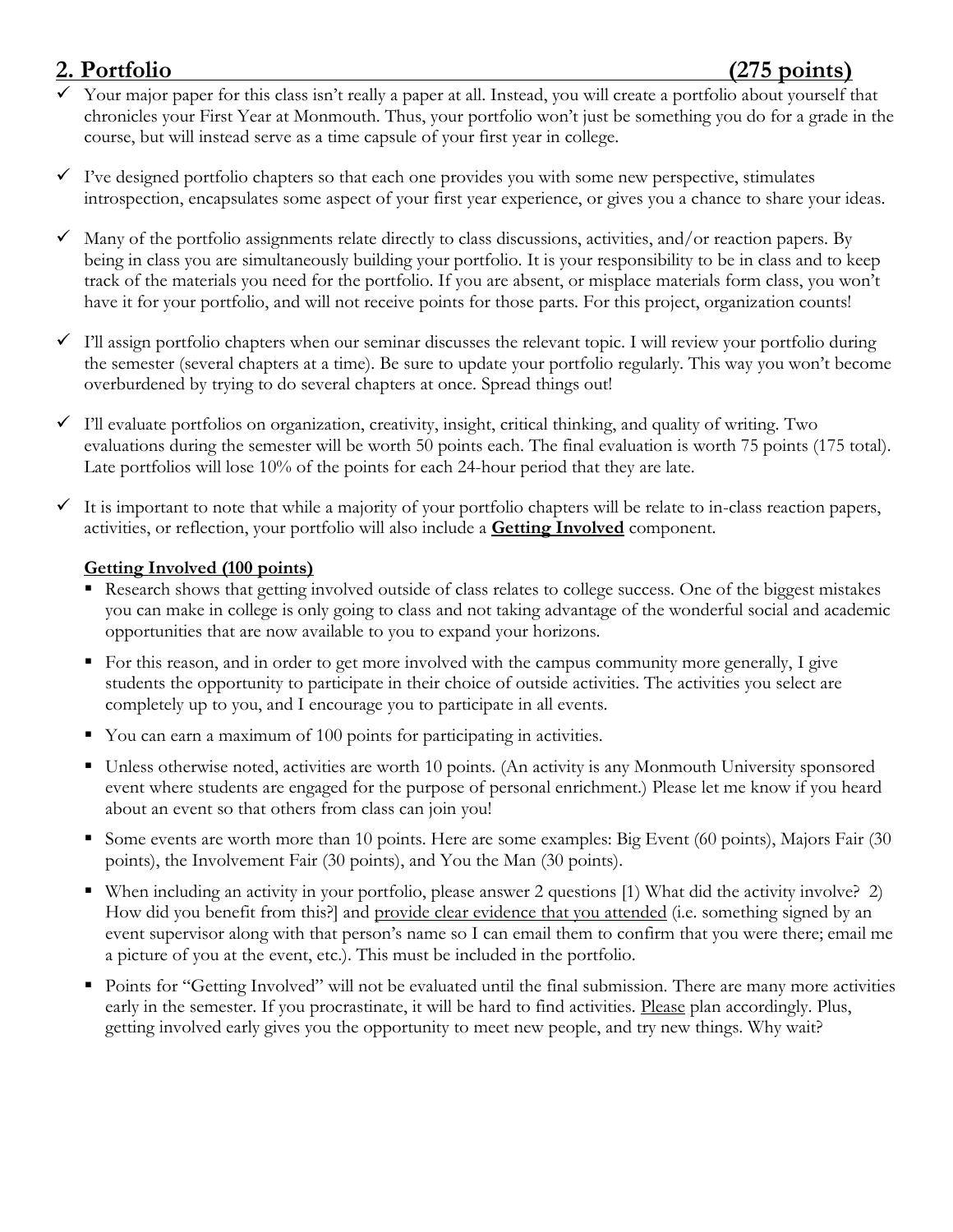#### **A few words about the portfolio…**

Please keep in mind that submitted portfolios will only be read by the professor. Students are encouraged to withhold any personal information that may be uncomfortable to disclose and should not "over share." Past students have found this portfolio assignment to be a very worthwhile and rewarding experience. However, if you find the idea of exploring and writing about aspects of your self to be anxiety provoking, or in any way uncomfortable, you may want to consider taking a different section of First Year Seminar that deals with another topic. Please take a moment to review the specific things you will be asked to write about in the "Portfolio Chapter Descriptions" section of the syllabus. Additionally, if you decide to stay in the course but find one of the individual topics difficult for you to write about, please don't hesitate to contact me either during office hours or over email. I'm sure we can find a reasonable alternative that will be educationally and personally beneficial.

## **3. Group Project (100 points)**

- Everyone will have the opportunity to participate in a collaborative project as part of a group of approximately 5 students. Working in groups is an important skill to cultivate. A majority (if not all) of your future careers will require some type of group collaboration. Being a good team member is crucial, not to mention that working with others is often fun and rewarding!
- $\checkmark$  The goal of the project will be for you to provide useful information related to Monmouth, students, or professors in a creative and engaging format (web, video, song, performance, PowerPoint, etc.). The information needs to be from high quality sources (academic articles are ideal), but presented in a way that fellow students will find interesting and worthwhile. Please know that I am being vague on purpose so that your creativity and natural interests can guide your project. Your job is to impart wisdom on others that will serve to enrich their experience. (Hint: Think of something that can help next year's First Year Seminar class make their transition to Monmouth easier)

 $\checkmark$  It will be up to your group to organize times to meet outside of class, in person, online, or over the phone.

- $\checkmark$  Your grade on this project will consist of two parts each worth 50 points.
	- ◆ **Part 1:** Your group will receive a grade for the overall quality of its product. Grades for this portion will be based on the project's ability to meet the goals/objectives of the task described above.
	- **Part 2:** You will receive an individual grade based on your individual contributions to the group. Grades for this portion will be based on your fellow group member's anonymous assessments. Each group member will rate the quality and quantity of their fellow group members' contributions. Responses will be averaged after identifying any outliers and will be used to calculate the grade (i.e. no one other group member by him/herself can adversely influence your grade).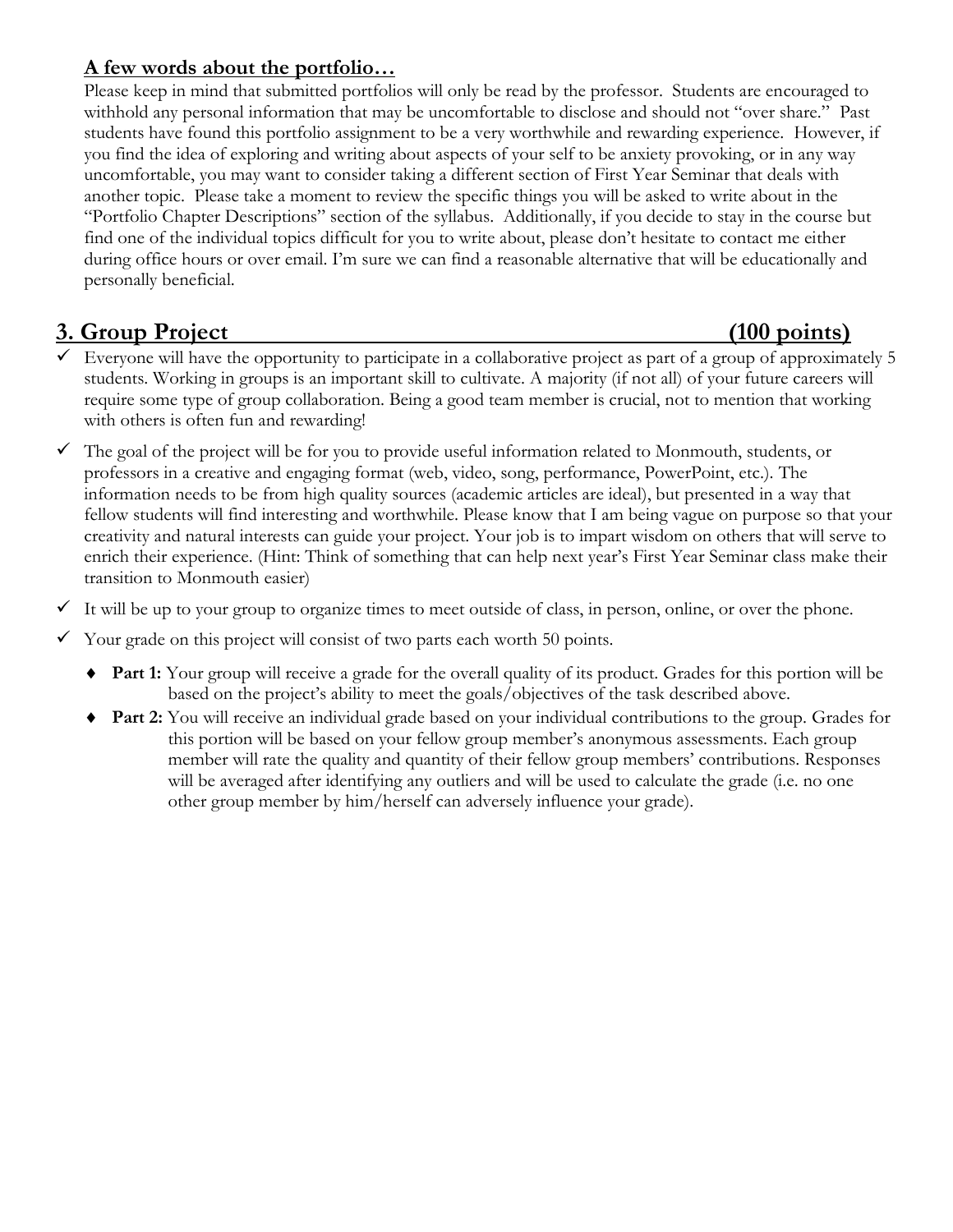\*\*Note: Several readings include hyperlinks. In the event they no longer work, eCampus has copies of each reading.

| <u>First Year Seminar Tentative Class Schedule</u> |                         |                                                                                          |                                                                                                                                                                                                                                                                                                                          |                                                       |
|----------------------------------------------------|-------------------------|------------------------------------------------------------------------------------------|--------------------------------------------------------------------------------------------------------------------------------------------------------------------------------------------------------------------------------------------------------------------------------------------------------------------------|-------------------------------------------------------|
| Date                                               |                         | Topic                                                                                    | Preparation                                                                                                                                                                                                                                                                                                              | Due                                                   |
| 9/10                                               |                         | Syllabus;<br><b>Course Intro</b>                                                         | <b>Reading: Course Syllabus</b>                                                                                                                                                                                                                                                                                          |                                                       |
| 9/14                                               |                         | <b>Tabula Rasa:</b><br>Who Are You?                                                      | <b>Reading:</b> James, W. (1999). The self. In R. F. Baumeister (Ed.), The self in<br>social psychology (pp. 69-77). Philadelphia, PA: Psychology Press.<br>Assignment: Professor & Upperclassman Interview                                                                                                              |                                                       |
| 9/17                                               | $\overline{\mathbf{3}}$ | <b>Improving Your Skills:</b><br><b>Time Management</b><br>(Macro & Micro Level)         | Reading: Facebook Use & College Grades (Science Daily)                                                                                                                                                                                                                                                                   | Bring Syllabi<br>from All<br>Courses                  |
| 9/21                                               | 4                       | The First Year of the<br><b>Rest of Your Life:</b><br>Relationship<br><b>Transitions</b> | <b>Reading:</b> Ellison, N. B., Steinfield, C., & Lampe, C. (2007). The benefits of<br>Facebook "friends:" Social capital and college students' use of online social<br>network sites. Journal of Computer-Mediated Communication, 12(4).<br>Reading: How To Get A College Roommate You Can Live With<br>(Science Daily) |                                                       |
| 9/24                                               |                         | <b>Improving Your Skills:</b><br><b>Study Skills</b>                                     | Reading: Lewandowski, G. W., Jr. (2009). Study up: A short guide for enhancing<br>your study skills. Unpublished manuscript.                                                                                                                                                                                             | Professor<br>Interview<br>(Portfolio<br>Chap 4)       |
| 9/28                                               | 6 <sup>1</sup>          | The First Year of the<br><b>Rest of Your Life:</b>                                       | Reading: A Comparison Between High School and College<br>Reading: Top 10 Things You'll Discover at College (US News);<br>High School Vs. College Ten More Things (US News)                                                                                                                                               | Student<br>Interview<br>(Portfolio<br>Chap 4)         |
| 10/1                                               |                         | <b>Improving Your Skills:</b><br><b>Stress Management</b>                                | <b>Reading:</b> Pritchard, M. E., Wilson, G. S., & Yamnitz, B. (2007). What<br>predicts adjustment among college students? A longitudinal panel study.<br>Journal of American College Health, 56, 15-21.                                                                                                                 |                                                       |
| 10/5                                               | 8                       | "You're Not a Wave,<br>You're Part of the<br>Ocean"                                      | <b>Reading:</b> Darley, J., & Latane, B. (1968). Bystander intervention in<br>emergencies: Diffusion of responsibility. Journal of Personality and Social<br>Psychology, 8, 377-383.<br>Reading: Martin Niemöller "First They Came" Poem                                                                                 |                                                       |
| 10/8                                               | 9                       | <b>Changing Minds:</b><br>Your Own and Others'                                           | <b>Reading:</b> Dickerson, C. A., Thibodeau, R., Aronson, E., & Miller, D. (1992).<br>Using cognitive dissonance to encourage water conservation. Journal of<br>Applied Social Psychology, 22, 841-854.                                                                                                                  |                                                       |
| 10/12                                              | $\overline{10}$         | <b>Putting Things in</b><br>Context:<br><b>Understanding Others</b>                      | Reading: Ross, L. D., Amabile, T. M., & Steinmetz, J. L. (1977). Social roles,<br>social control, and biases in social-perception processes. Journal of Personality<br>and Social Psychology, 35, 485-494.                                                                                                               | <b>Portfolio</b><br><b>Chapters 1-6</b><br><b>Due</b> |
| 10/15                                              | 11 I                    | <b>Improving Your Skills:</b><br><b>University Resources</b>                             | Reading: Monmouth University Student Handbook                                                                                                                                                                                                                                                                            |                                                       |
| 10/19                                              |                         | 12 Blame it on the Alcohol                                                               | Reading: DSM: Substance Abuse; Substance Dependence<br>Reading: Brumback, T., Cao, D., & King, A. (2007). Effects of alcohol on<br>psychomotor performance and perceived impairment in heavy binge social<br>drinkers. Drug and Alcohol Dependence, 91, 10-17.                                                           |                                                       |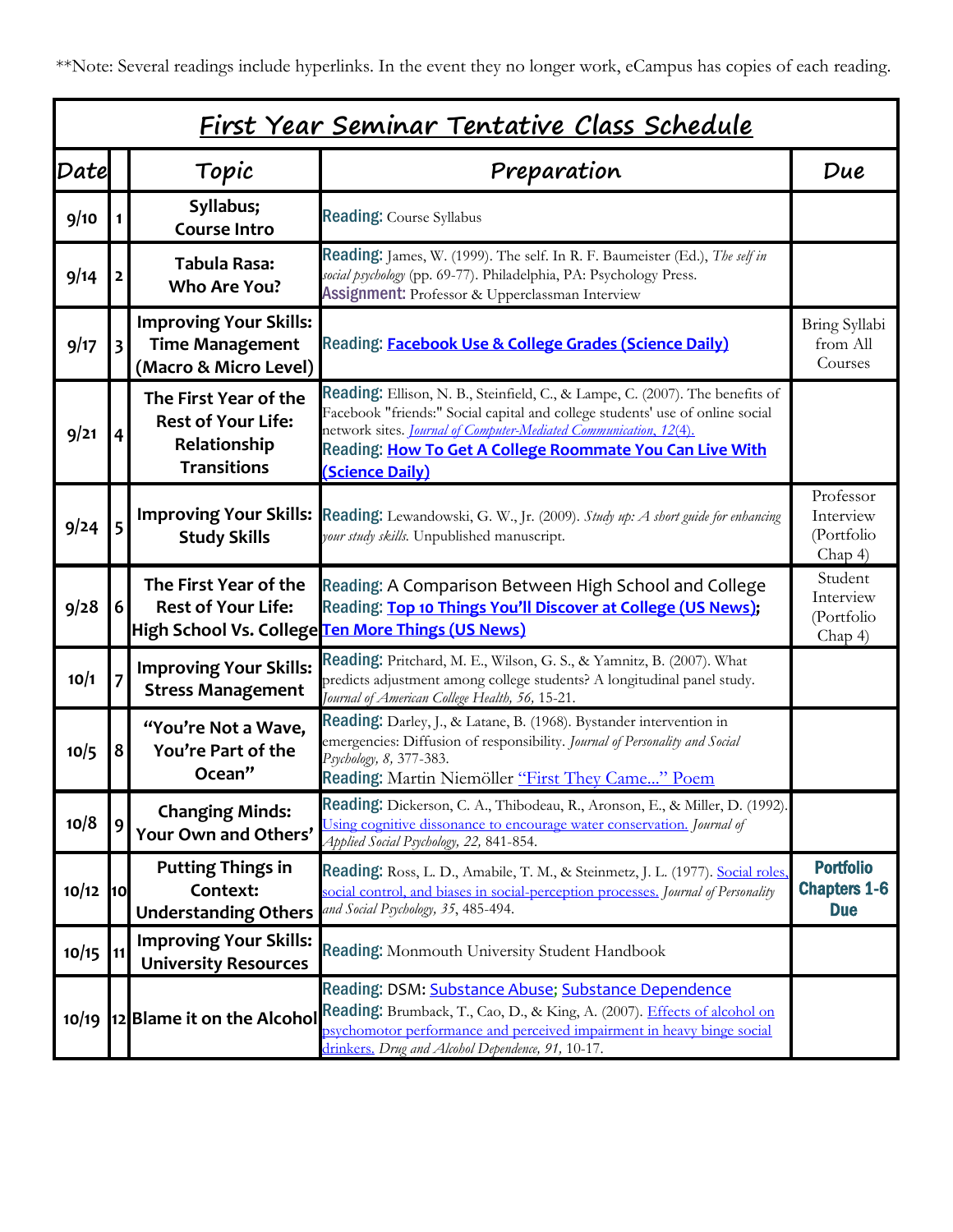| Date  |           | Topic                                                                       | Preparation                                                                                                                                                                                                                                                                                                                                                                                                                                                                                                                                                                          | Due                                             |
|-------|-----------|-----------------------------------------------------------------------------|--------------------------------------------------------------------------------------------------------------------------------------------------------------------------------------------------------------------------------------------------------------------------------------------------------------------------------------------------------------------------------------------------------------------------------------------------------------------------------------------------------------------------------------------------------------------------------------|-------------------------------------------------|
| 10/22 |           | Blame it on the<br><b>Alcohol</b>                                           | Reading: MacDonald, T. K., MacDonald, G, Zanna, M. P., & Fong, G.<br>(2000). Alcohol, sexual arousal, and intentions to use condoms in young<br>men: Applying alcohol myopia theory to risky sexual behavior. Health<br>Psychology, 19, 290-298.<br>Reading: LaBrie, J. W., Cail, J., Hummer, J. F., Lac, A., & Neighbors, C.<br>(2009). What men want: The role of reflective opposite-sex normative<br>preferences in alcohol use among college women. Psychology of Addictive<br>Behaviors, 23, 157-162.<br>Reading: Sexual Aggression and Binge Drinking (Medical News<br>Today) |                                                 |
| 10/26 | <b>14</b> | Let's Talk About Sex                                                        | <b>Reading:</b> Paul, E. L., & Hayes, K. A. (2002). The causalities of 'casual' sex:<br>A qualitative exploration of the phenomenology of college students'<br>hookups. Journal of Social and Personal Relationships, 19, 639-661.<br>Reading: Winslett, A. H., & Gross, A. M. (2008). Sexual boundaries: An<br>examination of the importance of talking before touching. Violence Against<br>Women, 14, 542-562.                                                                                                                                                                    |                                                 |
| 10/29 | 15        | Self-Presentation:<br><b>Make Yourself Look</b><br>Good                     | Reading: Leary, M. R., Tchividjian, L. R., & Kraxberger, B. E. (1999) Self-<br>presentation can be hazardous to your health: Impression management and<br>health risk. In R. F. Baumeister (Ed.), The self in social psychology (pp. 69-77).<br>Philadelphia, PA: Psychology Press.                                                                                                                                                                                                                                                                                                  |                                                 |
| 11/2  | 16        | <b>Improving Your Skills:</b><br><b>Sleep &amp; Exercise</b>                | Reading: <b>Problem Solving &amp; Sleep (Science Daily)</b><br>Reading: Naps and Positive Emotions (Science Daily)<br>Reading: Sleep and Relationship Satisfaction (Science Daily)<br>Reading: Cohen, S. L., Paradis, C., & LeMura, L. M. (2007). The effects of<br>contingent-monetary reinforcement and music on exercise in college<br>students. Journal of Sport Behavior, 30, 146-160.                                                                                                                                                                                          |                                                 |
| 11/5  |           | <b>Looking Glass Self:</b><br><b>How Do Others</b><br>Perceive Who You Are? | Reading: Walther, J. B., Van Der Heide, B., Kim, S., Westerman, D., &<br>Tong, S. T. (2008). The role of friends' appearance and behavior on<br>evaluations of individuals on facebook: Are we known by the company we<br>keep?, Human Communication Research, 34, 28-49.<br>Reading: Gosling, S. D., Ko, S. J., Mannarelli, T., & Morris, M. E., (2002).<br>A room with a cue: Personality judgments based on offices and bedrooms.<br>Tournal of Personality and Social Psychology, 82, 379-398.                                                                                   |                                                 |
| 11/9  | 18        | Self-Esteem:<br><b>Preserving Positive</b><br><b>Self-Evaluations</b>       | Reading: Ferrari, J. R., & Tice, D. M. (2000). Procrastination as a self-<br>handicap for men and women: A task-avoidance strategy in a laboratory<br>setting. Journal of Research in Personality, 34,73-83.<br>Reading: Buffardi, L. E., & Campbell, W. K. (2008). Narcissism and social<br>networking web sites. Personality and Social Psychology Bulletin, 34, 1303-1314.                                                                                                                                                                                                        |                                                 |
| 11/12 | 19        | Self-Verification:<br><b>Why Your Friends Are</b><br><b>YOUR Friends</b>    | <b>Reading:</b> Swann, W. B. Jr., & Pelham, B. (2002). Who wants out when the<br>total gets good? Psychological investment and preference for self-verifying<br>college roommates. Self and Identity, 1, 219-233.                                                                                                                                                                                                                                                                                                                                                                    |                                                 |
| 11/16 | 20        | <b>Group Project</b>                                                        | Reading: Latané, B., Williams, K., & Harkins, S. (1979). Many hands make<br>" Part of the Ocean": light the work: The causes and consequences of social loafing. Journal of<br>Personality and Social Psychology, 37, 822-832.<br><b>Assignment: Group Project</b>                                                                                                                                                                                                                                                                                                                   |                                                 |
| 11/19 | 21        | Self-Expansion:<br><b>Becoming a Better</b><br>Person                       | <b>Reading:</b> Aron, A., Norman, C., & Aron, E. (1998). The self-expansion<br>model and motivation. Representative Research in Social Psychology, 22, 1-13.                                                                                                                                                                                                                                                                                                                                                                                                                         | <b>Portfolio</b><br><b>Chapters 7-</b><br>12Due |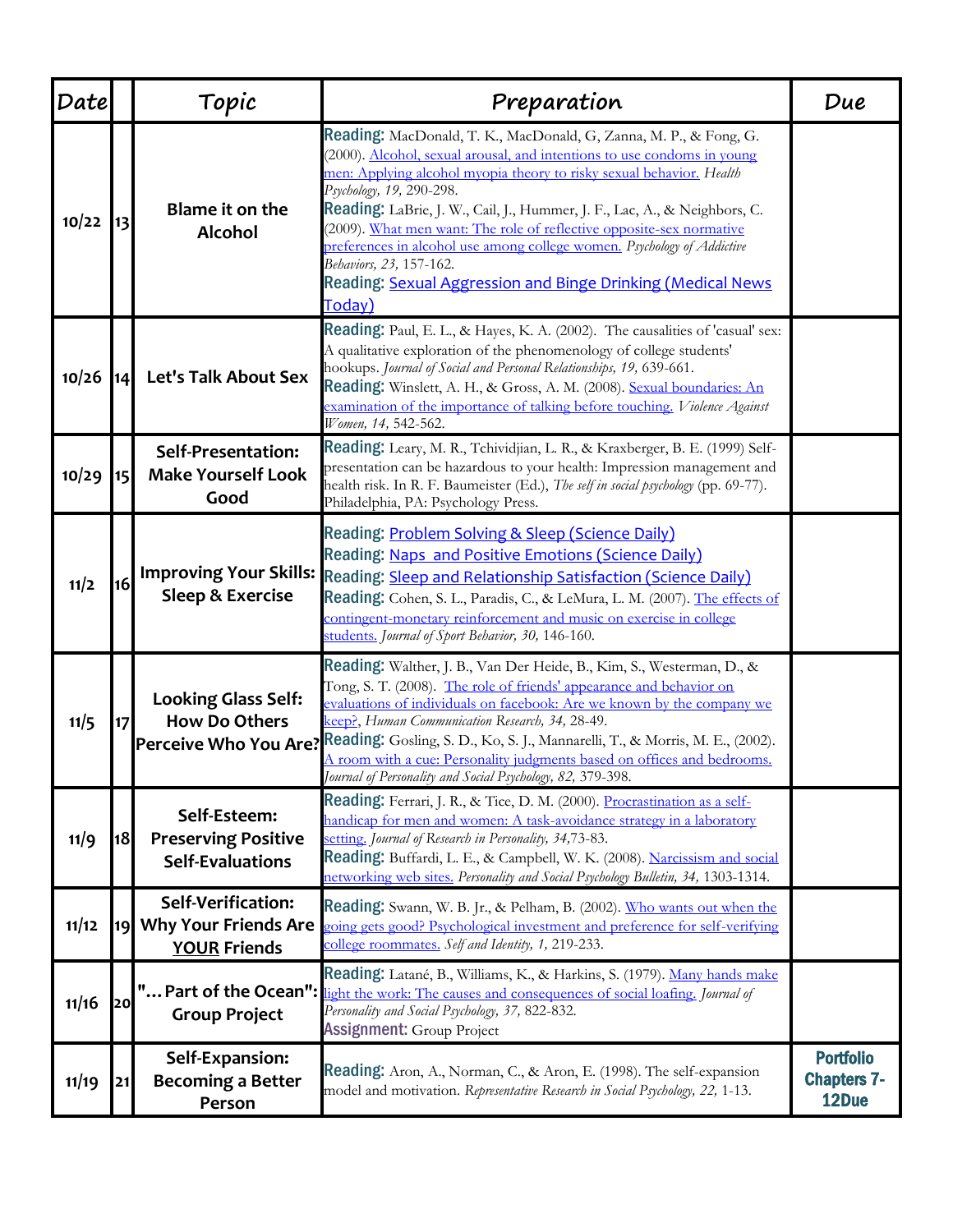| <b>Date</b> |    | Topic                                                                  | Preparation                                                                                                                                                                                                                                                                                                       | Due                                                      |
|-------------|----|------------------------------------------------------------------------|-------------------------------------------------------------------------------------------------------------------------------------------------------------------------------------------------------------------------------------------------------------------------------------------------------------------|----------------------------------------------------------|
| 11/23       | 22 | Self-Expansion:<br><b>Becoming a Better</b><br>Person                  | <b>BOOK:</b> Browne, H. J., Jr. (2000). The complete life's little instruction book.<br>Thomas Nelson Publisher. (ISBN: 1558534903)                                                                                                                                                                               | <b>Group Project</b><br><b>Progress</b><br><b>Update</b> |
| 11/24       | 23 | Relationships 101:<br>Identifying Good vs.<br><b>Bad Relationships</b> | ** This is a Tuesday that follows a Thursday Schedule**<br>Reading: Canary, D., & Stafford, L. (2001). Equity in the preservation of<br>personal relationships. In J. H. Harvey & A. E. Wenzel (Eds.), Close romantic<br>relationships: Maintenance and enhancement, (pp. 133-151). Mahwah, NJ: Erlbaum.          |                                                          |
| 11/30       | 24 | Relationships 102:<br><b>Building Better</b><br>Relationships          | Reading: Canary, D., & Stafford, L. (2001). Equity in the preservation of<br>personal relationships. In J. H. Harvey & A. E. Wenzel (Eds.), Close romantic<br>relationships: Maintenance and enhancement, (pp. 133-151). Mahwah, NJ: Erlbaum.                                                                     | <b>Group Project</b><br><b>Progress</b><br><b>Update</b> |
| 12/3        | 25 | All the Rights and<br>Privileges:<br>The Importance of<br>College      | Reading: Fame, Wealth, Beauty, and Happiness (Science Daily)<br>Reading: Money and Relationships (WebMD)<br><b>Reading:</b> Svanum, S., & Bigatti, S. M. (2006). The influences of course<br>effort and outside activities on grades in a college course. Journal of College<br>Student Development, 47, 564-576. |                                                          |
| 12/7        | 26 | All the Rights and<br>Privileges:<br><b>What You'll Learn</b>          | Reading: Oliphant, R. (1987). Letter to a B student. Liberal Education, 72,<br>183-187.                                                                                                                                                                                                                           | <b>Group Project</b><br><b>Progress</b><br><b>Update</b> |
| 12/10       | 27 | All the Rights and<br>Privileges:<br><b>Career &amp; Future Plans</b>  | Reading: Wrzesniewski, A., McCauley, C., & Rozin, P. (1997). Jobs, careers,<br>and callings: People's relations to their work. Journal of Research in Personality,<br>31, 21-33.                                                                                                                                  |                                                          |
| 12/14       | 28 | <b>Reflection &amp;</b><br>Introspection:<br><b>Life Lessons</b>       | <b>BOOK:</b> Albom, M. (2003). Tuesdays with Morrie: An old man, a young man and<br>life's greatest lesson. Sphere. (ISBN: 0751529818)                                                                                                                                                                            |                                                          |
| <b>TBD</b>  |    | <b>Final Exam</b>                                                      | <b>Group Project and Self-Portfolio (all chapters)</b>                                                                                                                                                                                                                                                            |                                                          |

(Please note that I reserve the right to modify this schedule during the course of the semester)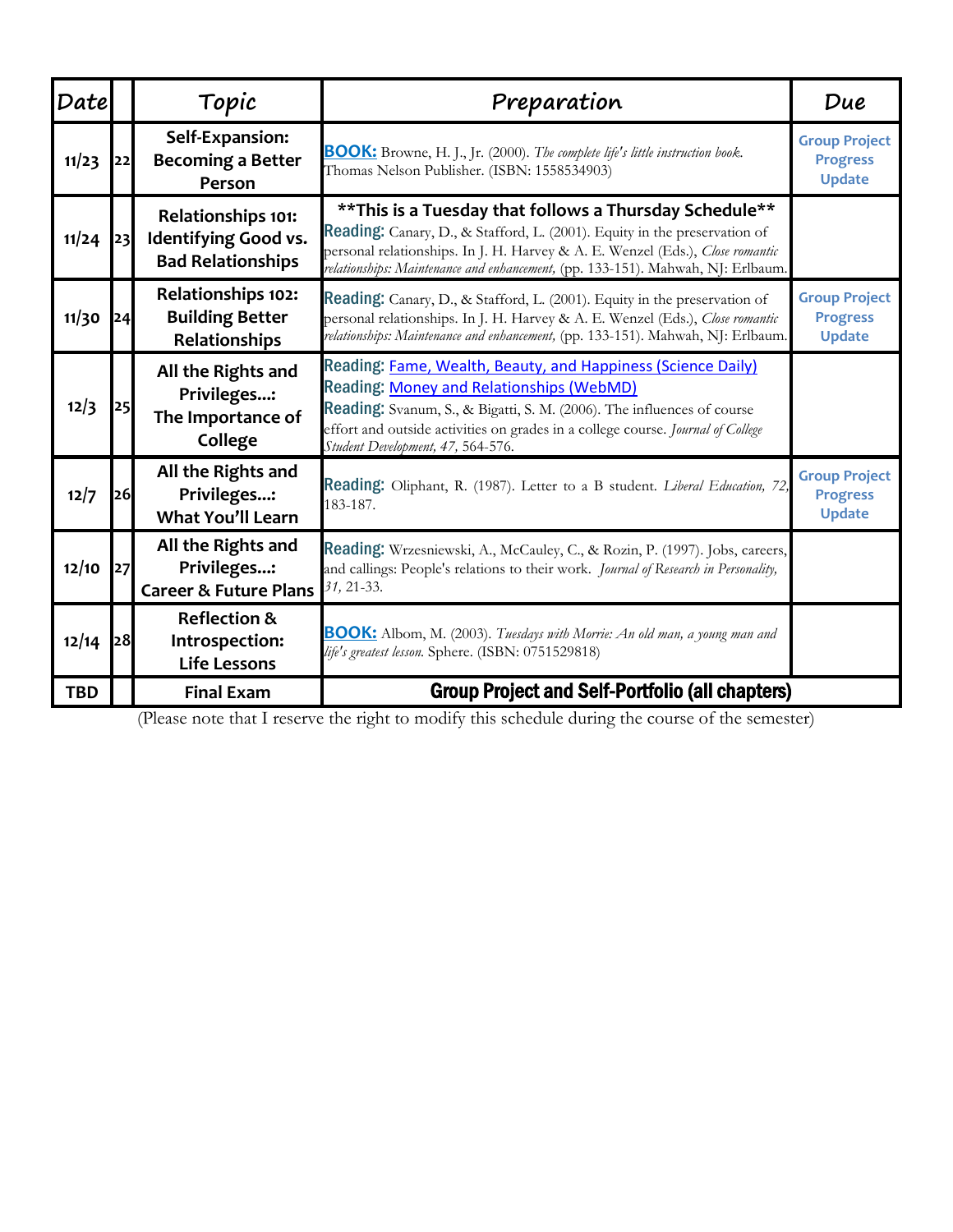| Chapter         | <b>Portfolio Topic</b>               | <b>Description</b>                                                                                                                                                                                                                                                                                                                                                                                                                                                                                                                                                                                                                                                                                                                                                                                                                                   |
|-----------------|--------------------------------------|------------------------------------------------------------------------------------------------------------------------------------------------------------------------------------------------------------------------------------------------------------------------------------------------------------------------------------------------------------------------------------------------------------------------------------------------------------------------------------------------------------------------------------------------------------------------------------------------------------------------------------------------------------------------------------------------------------------------------------------------------------------------------------------------------------------------------------------------------|
| Ch1             | Who Are You?                         | A) Based on the activity & interview questions from class, create a<br>profile of yourself.<br>B) Provide the questions that were asked as well as your answers.<br>C) Include any extra information that is needed to get a full picture of<br>your current self based on James' conceptualization.<br>D) You should also include a recent photo of yourself as part of the<br>profile.                                                                                                                                                                                                                                                                                                                                                                                                                                                             |
| Ch <sub>2</sub> | My Life on Paper                     | "If you fail to plan, you plan to fail."<br>A) Using all of your syllabi, chart out your weekly schedule. Also chart<br>other priorities such as studying, work, exercise, eating, sleep,<br>socializing etc.<br>B) Also add in your reaction paper about your goals for college.                                                                                                                                                                                                                                                                                                                                                                                                                                                                                                                                                                    |
| Ch <sub>3</sub> | People in Your<br>Neighborhood       | A) Add the picture of your classmates that is matched with their names.<br>B) Here you should also add any pictures of your life in college so far.<br>What would be cool for you to remember about your first couple weeks<br>of college?                                                                                                                                                                                                                                                                                                                                                                                                                                                                                                                                                                                                           |
| Ch <sub>4</sub> | <b>Tricks of the Trade</b>           | A) Include your interview with an upperclassman.<br>B) Include your interview with a professor.<br>C) Based on your interviews and class discussion, articulate what you<br>consider to be the key values of academic culture.<br>D) Based on your interviews and class discussion, articulate the<br>differences between college and high school intellectual activity.<br>E) From the study skills reading, class, and interviews, please describe 3<br>strategies you will adopt to improve your study skills.                                                                                                                                                                                                                                                                                                                                    |
| Ch <sub>5</sub> | <b>Looking Out for Each</b><br>Other | <b>Situation 1:</b> In your opinion, a very close friend is involved in an<br>unhealthy romantic relationship (their partner doesn't treat them well,<br>their partner is very flirtatious toward you, etc.). Your friend can be very<br>sensitive and can be very stubborn. Your friendship means a great deal<br>to you. A) Discuss the ethics of involved with discussing this vs. not<br>discussing this with your friend.<br>Situation 2: You have noticed that a fellow student in one of your<br>classes has been acting very odd. The student doesn't show up to your<br>next two classes. You aren't an expert, but strongly suspect that the<br>behavior is due to drug use, but can't be sure and don't want to get<br>anyone into trouble. A) Discuss the ethics involved with telling a<br>campus authority about this vs. not telling. |
| Ch <sub>6</sub> | <b>De-Stress Your Life</b>           | Based on class discussion on stress management, please develop a<br>stress management plan.<br>A) Identify sources of stress.<br>B) Label them as controllable or uncontrollable.<br>C) Identify problem vs. emotion focused strategies to deal with each.<br>D) List at least 3 proactive coping strategies you will use.                                                                                                                                                                                                                                                                                                                                                                                                                                                                                                                           |

## **Portfolio Chapter Descriptions**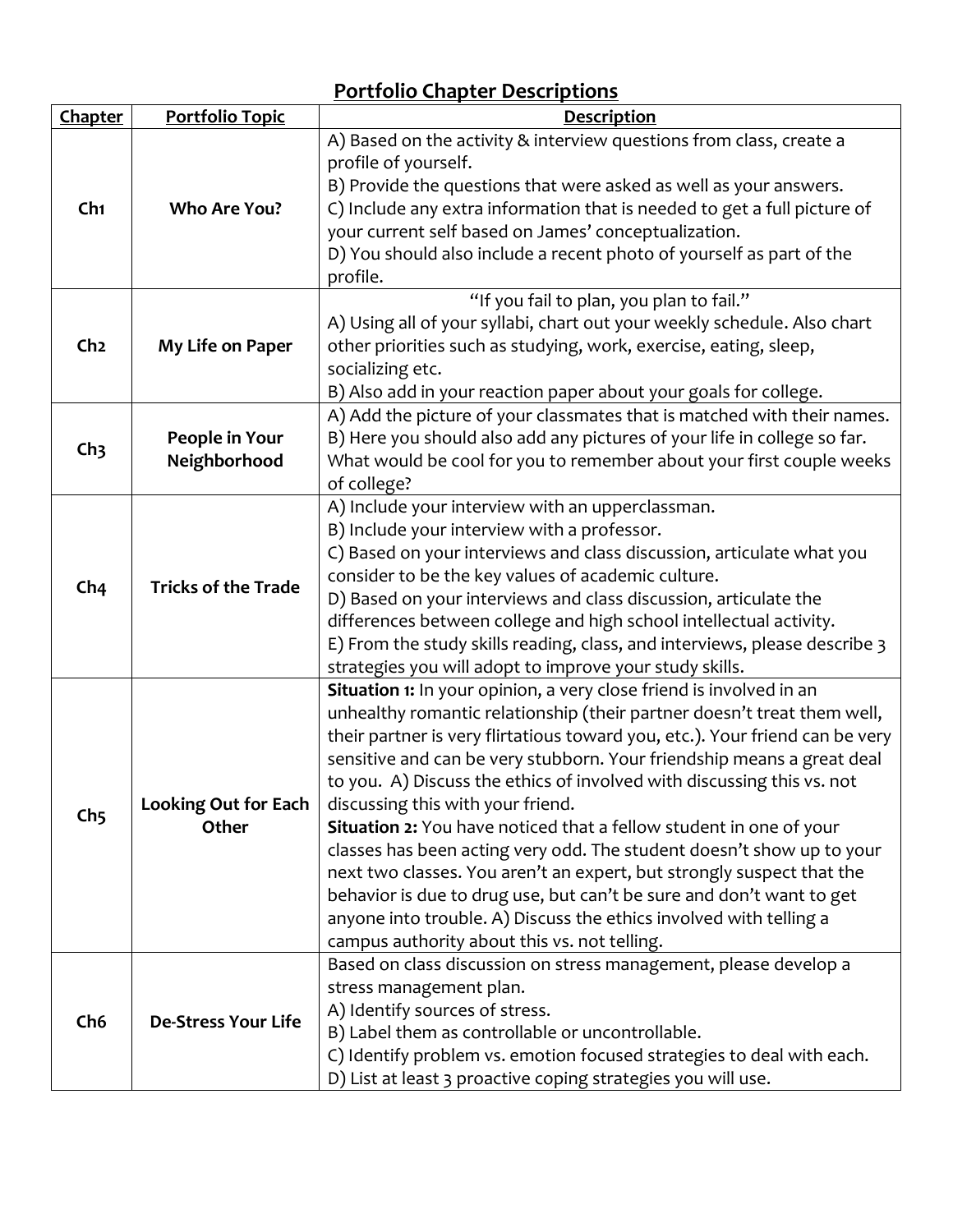#### **Chapter Portfolio Topic Description Ch7 Putting Things in Context** Evaluate how your life would be different if you grew up with fewer resources/privileges? To answer this, please do the following: A) Give 4 examples of how you could have had fewer resources/privileges. B) Analyze how these differences would change who you are today. C) Analyze how these differences would influence the opportunities you perceive for yourself in the future. **Ch8 Be Resourceful** A) Articulate and evaluate your experience with any college resources (please be sure to include examples of at least one academic and one non academic resource). **Ch9 Making Yourself Look Good** A) Pick two distinct social settings/groups. How do you present yourself to create certain impressions in others? What are you trying to portray? B) How has a desire for favorable self-presentation led you (or a close friend) to engage in unhealthy or dangerous behavior? Give at least 2 examples. **Ch10 How do Others' Perceive Who You Are?** A) What does your room say about you? (Pictures with explanations would be fantastic) B) What cues from other parts of your life give others information about who you are? C) Looking at A & B, how could an observer misperceive something? (i.e., what mistakes might they make?) **Ch11 Feeling Good** A) In your own words, what is self-handicapping? Give examples of how you have used it to influence your self-esteem? Is it truly effective? B) Give examples of how you have used basking in reflected glory to influence your self-esteem? C) Give examples of how you have used cutting off reflected failure to influence your self-esteem? D) Give examples of how you have used social comparison to influence your self-esteem? **Ch12 What a Great Friend** A) Have the person at Monmouth who knows you best (friend, roommate, etc.) describe how they see you on any 10 dimensions/traits of your choice. B) Do the same for yourself. *Include a copy of their responses side by side with your own responses. For example:* What is my best trait? A) Friend's response= cute B) My response= smart \_\_\_\_\_\_\_\_\_\_\_\_\_\_\_\_\_\_\_\_\_\_\_\_\_\_\_\_ Then looking at all of them, answer the following…. C) In what ways was their description similar/dissimilar to how you see yourself? D) Does this agree with the idea of self-verification? Why/why not?

### **Portfolio Chapter Descriptions**